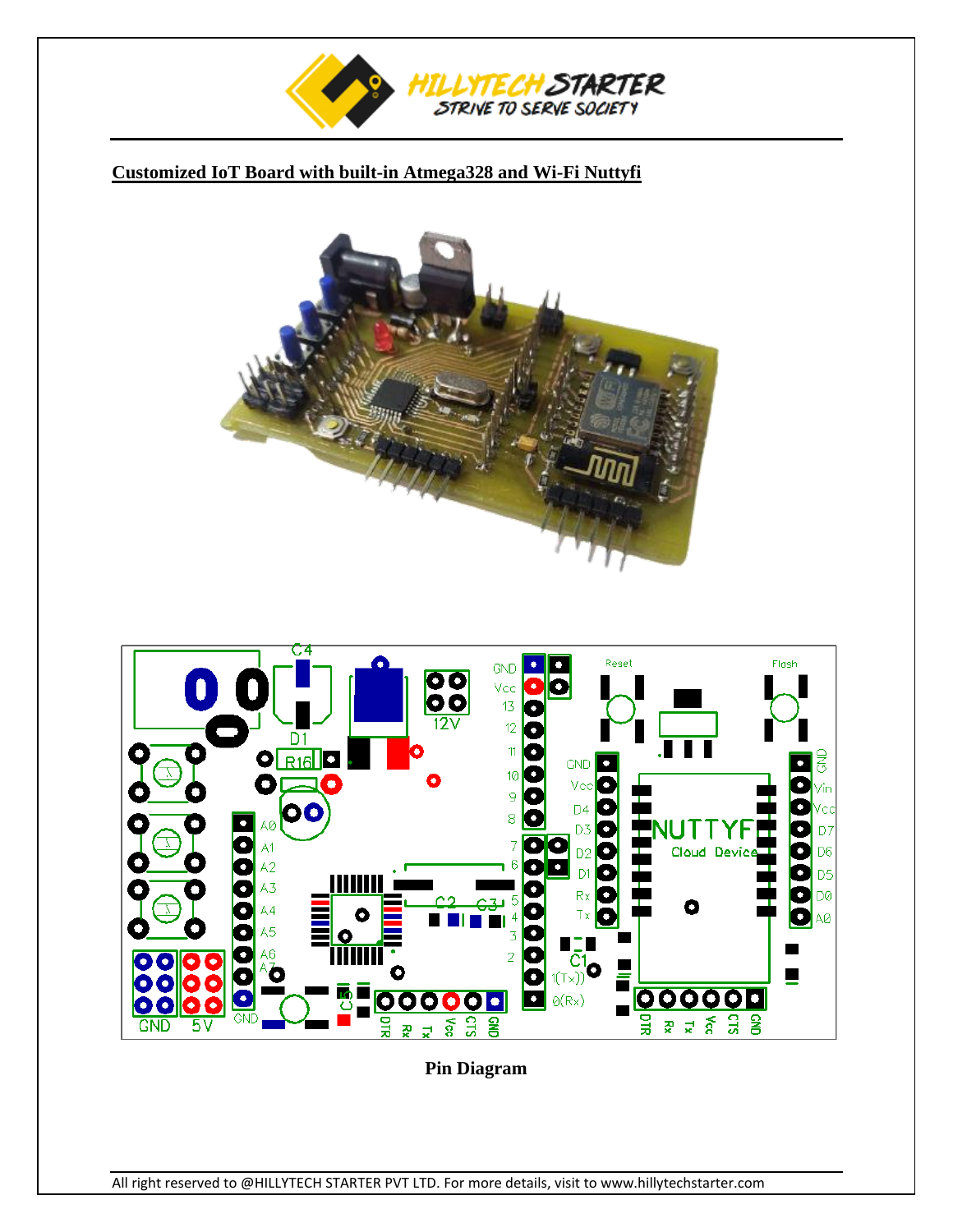

### **ATmega328 Board: Pin Description:**

| Pin Category           | Pin Name                              | Details                                                                                                                                                                                                                                                                                         |
|------------------------|---------------------------------------|-------------------------------------------------------------------------------------------------------------------------------------------------------------------------------------------------------------------------------------------------------------------------------------------------|
| Power                  | Vin, 3.3V, 5V, GND                    | Vin: Input voltage to Board when using an external<br>power source.<br>Regulated power supply used to<br>5V:<br>power<br>microcontroller and other components on the board.<br>3.3V: 3.3V supply generated by on-board voltage<br>regulator. Maximum current draw is 50mA.<br>GND: ground pins. |
| Reset                  | Reset                                 | Resets the microcontroller.                                                                                                                                                                                                                                                                     |
| <b>Analog Pins</b>     | $A0 - A7$                             | Used to provide analog input in the range of 0-5V                                                                                                                                                                                                                                               |
|                        | Input/Output Pins Digital Pins 0 - 13 | Can be used as input or output pins.                                                                                                                                                                                                                                                            |
| Serial                 | 0(Rx), 1(Tx)                          | Used to receive and transmit TTL serial data.                                                                                                                                                                                                                                                   |
| External<br>Interrupts | 2, 3                                  | To trigger an interrupt.                                                                                                                                                                                                                                                                        |
| <b>PWM</b>             | 3, 5, 6, 9, 11                        | Provides 8-bit PWM output.                                                                                                                                                                                                                                                                      |
| <b>SPI</b>             | $(MISO)$ and 13 (SCK)                 | 10 (SS), 11 (MOSI), 12 Used for SPI communication.                                                                                                                                                                                                                                              |
| <b>Inbuilt LED</b>     | 13                                    | To turn on the inbuilt LED.                                                                                                                                                                                                                                                                     |
| TWI                    | A4 (SDA), A5 (SCA)                    | Used for TWI communication.                                                                                                                                                                                                                                                                     |
| <b>AREF</b>            | <b>AREF</b>                           | To provide reference voltage for input voltage.                                                                                                                                                                                                                                                 |

# **Technical Specification:**

| Microcontroller             | $ATmega328P - 8 bit AVR family microcontroller$ |
|-----------------------------|-------------------------------------------------|
| <b>Operating Voltage</b>    | 5V                                              |
| Recommended Input Voltage   | $7-12V$                                         |
| <b>Input Voltage Limits</b> | $6-20V$                                         |
| Analog Input Pins           | $6 (A0 - A5)$                                   |
| Digital I/O Pins            | 14 (Out of which 6 provide PWM output)          |
| DC Current on I/O Pins      | 40 mA                                           |
| DC Current on 3.3V Pin      | $50 \text{ mA}$                                 |
| <b>Flash Memory</b>         | 32 KB (0.5 KB is used for Bootloader)           |
| <b>SRAM</b>                 | $2$ KB                                          |
| <b>EEPROM</b>               | 1 KB                                            |
| Frequency (Clock Speed)     | <b>16 MHz</b>                                   |

## **How to use board:**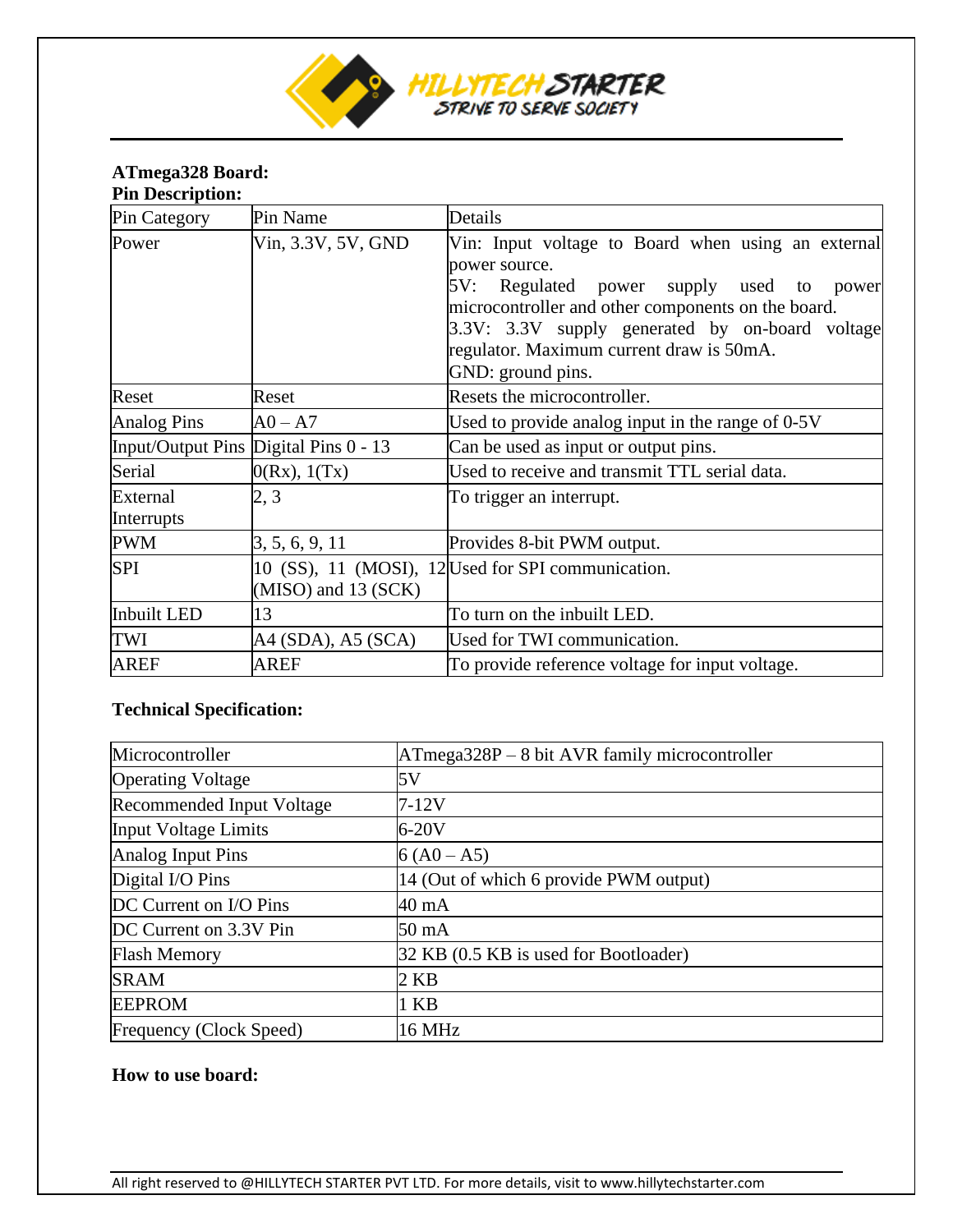

The 14 digital input/output pins can be used as input or output pins by using pinMode(), digitalRead() and digitalWrite() functions in Arduino IDE programming. Each pin operate at 5V and can provide or receive a maximum of 40mA current, and has an internal pull-up resistor of 20-50 KOhms which are disconnected by default. Out of these 14 pins, some pins have specific functions as listed below:

**Serial Pins 0 (Rx) and 1 (Tx):** Rx and Tx pins are used to receive and transmit TTL serial data. They are connected with the corresponding ATmega328P USB to TTL serial chip.

**External Interrupt Pins 2 and 3:** These pins can be configured to trigger an interrupt on a low value, a rising or falling edge, or a change in value.

**PWM Pins 3, 5, 6, 9 and 11:** These pins provide an 8-bit PWM output by using analogWrite() function.

**SPI Pins** 10 (SS), 11 (MOSI), 12 (MISO) and 13 (SCK): These pins are used for SPI communication.

Along with 14 Digital pins, there are 8 analog input pins, each of which provides 10 bits of resolution, i.e. 1024 different values. They measure from 0 to 5 volts but this limit can be increased by using AREF pin with analog Reference() function.

Analog pin 4 (SDA) and pin 5 (SCA) also used for TWI communication using Wire library. Reset Button: Making this pin LOW, resets the microcontroller.

## **Nuttyfi Wi-Fi Board**

**Nuttyfi IoT** is powerful IoT (Internet of Things) Hardware Platform with a WIFI chip to interface your sensor as well as any other microcontroller equipped with sensor and devices, to control using internet.

**Nuttyfi is** an Internet of Things Hardware platform based on ESP8266 12e series that enables user to build **IoT** products, Research Analysis Systems, Automation and Projects. Using **t**his board, users can monitor, manage, control and search devices from any part of the world. It's can also interface with any IOT web servers, icloud, Local or IOT mobile platform or application easily. Number of services open-source web servers & mobile apps are available in the internet that is freeware to use.

#### **Specification:**

- Voltage: Input 5y to 12V DC
- Wi- Fi Direct (P2P), soft- AP.
- Current consumption:  $10uA~170mA$ .
- Flash memory attachable: 16MB max (512K normal).
- Integrated TCP/IP protocol stack.
- Processor: Tensilica L106 32 bit.
- Processor speed: 80~160MHz.
- RAM:  $32K + 80K$ .
- GPIOs: 17 (multiplexed with other functions).
- Analog to Digital: 1 input with 1024 step resolution.
- +19.5dBm output power in 802.11b mode
- 802.11 support:  $b/g/n$ .